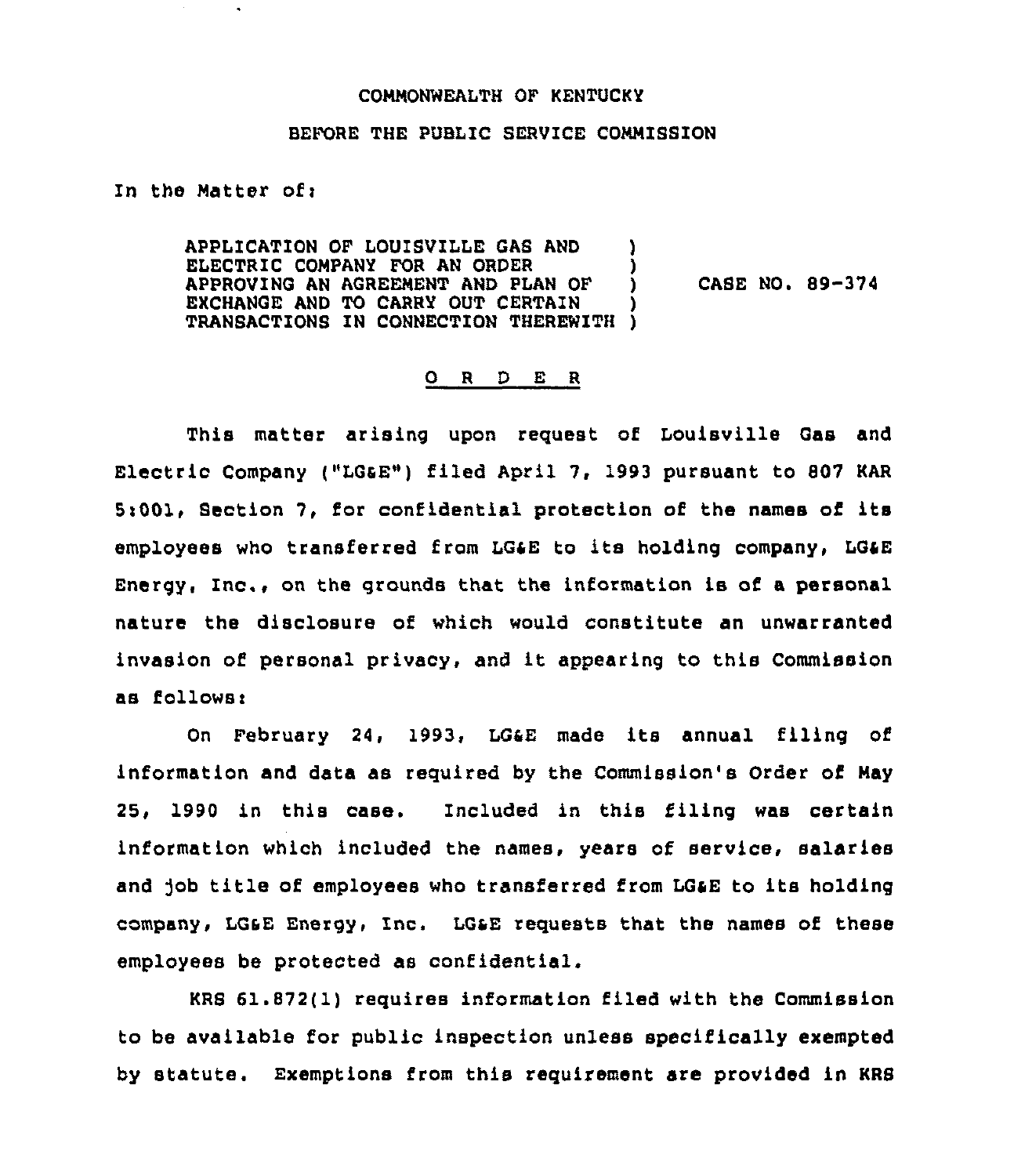61.878(I). That section of the statute exempts <sup>11</sup> categories of information. One category exempted in subparagraph (a) of that section exempts from disclosure "information of <sup>a</sup> personal nature where the public disclosure thereof would constitute a clearly unwarranted invasion of personal privacy." This provision is intended to exempt I'rom public disclosure any information contained in public records that relates to details of an individual's private life. The information is exempt from disclosure when the individual's privacy interest in the information outweighs the public's interest in the information.

By this petition, LG&E seeks to protect the identities of the employees about whom personal information was filed as required by the Hsy 25, 1990 Order. The public has no overriding interest in the identities of these individuals and the information should be protected as confidential.

This Commission being otherwise sufficiently advised,

IT IS ORDERED that the identities of specific employees accompanied by their job title, years of service, and salaries, which LGaE has petitioned be withheld from public disclosure, shall be held and retained by this Commission as confidential and shall not bc open for public inspection.

 $-2-$